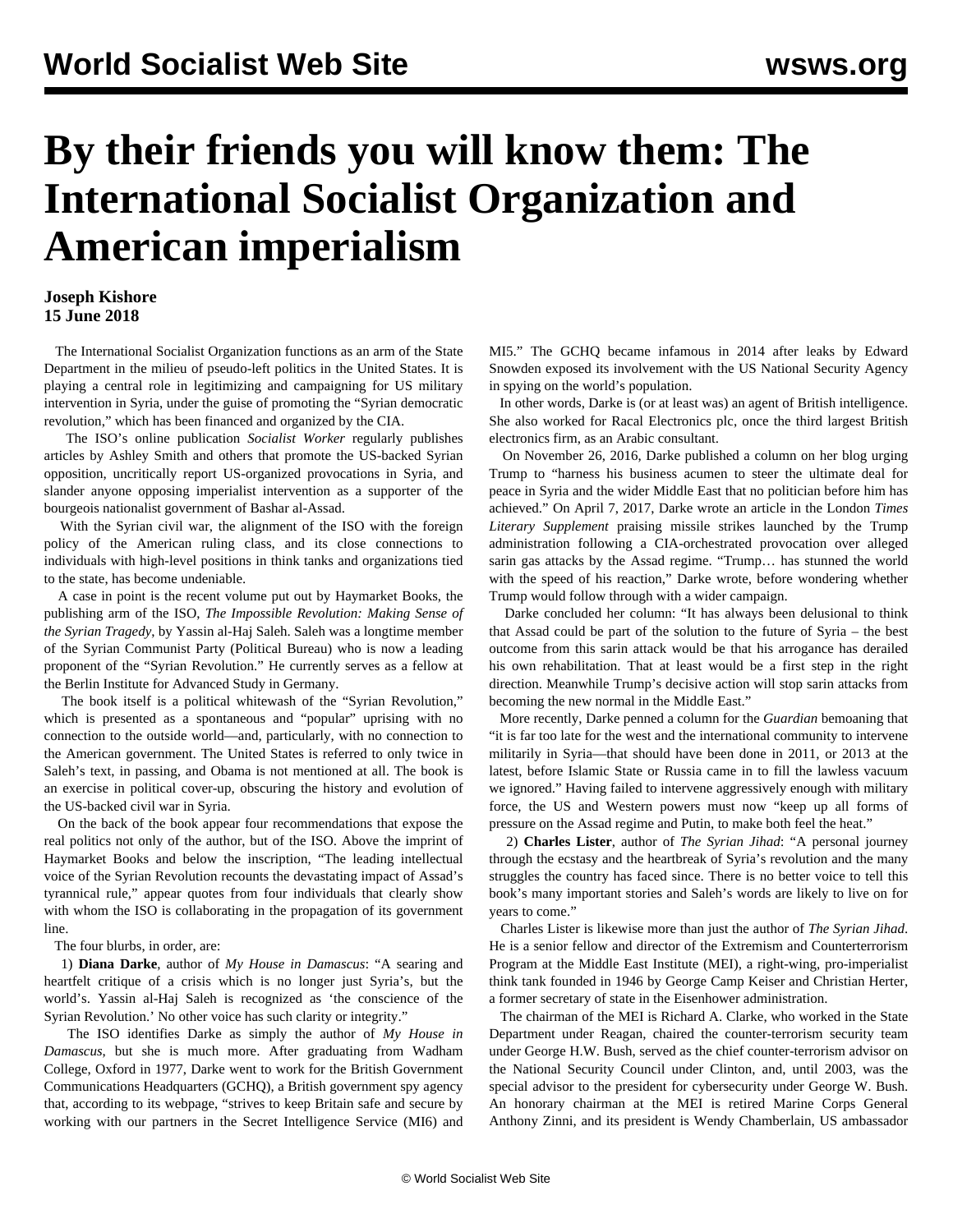to Pakistan during the initial stages of the war against Afghanistan.

 According to Lister's [biography](http://www.mei.edu/profile/charles-lister) posted on the MEI website, prior to joining the MEI he "was a Visiting Fellow at the Brookings Institution in Qatar and a Senior Consultant to the multinational-backed Syria Track II Dialogue Initiative, where he managed nearly three years of intensive faceto-face engagement with the leaderships of over 100 Syrian armed opposition groups."

 On February 6, 2018, Lister [gave testimony](http://www.mei.edu/content/article/syria-which-way-forward-testimony-charles-lister) before the House Foreign Affairs Committee on the recently announced policy of the Trump administration on Syria, praising indications that the administration was planning a more aggressive intervention in Syria, but demanding still more aggressive action.

 Trump's secretary of state, Rex Tillerson, Lister stated, had outlined a "five-part strategic vision, in which US national security interests would be best secured by achieving five grand – and I should say, laudable – objectives: (1) the lasting defeat of ISIS and al-Qaeda and any other terrorist threat to the US at home or overseas; (2) the resolution of Syria's broader conflict through a UN-led political process that secures the departure of President Bashar al-Assad; (3) the diminishment of Iranian influence in Syria; (4) the safe and voluntary return of refugees and internally displaced peoples; and (5) a Syria free of weapons of mass destruction."

 Trump's policy, Lister went on to state, "closely mirrors how the Obama administration publicly framed its own policy on Syria, and in that sense, not much has changed. However, the Obama administration's handling of Syria was a tale of tragedy and frustration – a story of opportunities missed, deals not done, disasters not averted, and of influence and credibility lost. So, will this, apparently new US strategy be any different in its implementation? Much attention was rightfully given to Secretary Tillerson's declaration that the US 'will maintain a military presence in Syria' and that 'it is vital for the US to remain engaged in Syria... a total withdrawal of American personnel at this time would restore Assad and continue his brutal treatment against his own people.'

 "While the Trump administration should be praised for bringing some policy clarity to an issue of significant strategic concern, Secretary Tillerson's speech raised many more questions than it provided answers."

 3) **Steven Heydemann**, professor of Middle East studies and author of *Authoritarianism in Syria*: "Yassin al-Haj Saleh is one of Syria's most important public intellectuals. Saleh's criticism of extremism, dictatorship, and the effects of mass violence on Syrian society offers a powerful and compelling response to the traumas that define the Syrian experience."

 Beyond being a professor of Middle East Studies at Smith College in Massachusetts, Heydemann is a nonresident senior fellow at the Center for Middle East Policy at the Brookings Institution, a leading imperialist think tank in Washington headed by John Allen, a retired US Marine Corps general and former commander of NATO and US forces in Afghanistan under Obama. Allen previously held several high-level positions at the US Institute of Peace, a government institution created by Reagan in 1984, the board of which is appointed by the president.

 In July 2012, Heydemann spoke at the Middle East Policy Council's 68th Capitol Hill Conference on the "Crisis in Syria: What are the US Options?" The MEPC is a Washington-based think tank formerly headed by Frank Anderson, a longtime CIA agent, and George McGovern, the Democratic Party congressman and 1972 presidential candidate. Until his death this past September, the organization was headed by Ford Fraker, former US ambassador to Saudi Arabia under Bush and Obama and former senior advisor for the Middle East with Bank of America Merrill Lynch.

 According to the MEPC's summary of Heydemann's [remarks](http://mepc.org/commentary/steven-heydemann-crisis-syria), he "suggested broadening US engagement with the opposition by establishing a more serious framework for how the international community can support the uprising. He also spoke on how those arming the Free Syrian Army—namely Saudi Arabia and Qatar—can better coordinate their efforts."

 More recently, in March 2016, Heydemann wrote an op-ed for the *Washington Post*, "[Why the United States hasn't intervened in Syria](https://www.washingtonpost.com/news/monkey-cage/wp/2016/03/14/why-the-united-states-hasnt-intervened-in-syria/?noredirect=on&utm_term=.8ccd44779be5)," in which he criticized the Obama administration's "deep cognitive bias against risk" in Syria and argued that "more robust US support for moderate armed groups [i.e., those backed by the ISO] might well have stemmed processes of radicalization that were principally instrumental and not ideological."

 In May 2017, Heydemann wrote an [article](http://www.atlanticcouncil.org/blogs/syriasource/syria-reconstruction-and-the-illusion-of-leverage) for the *Atlantic Council* (another highly connected Washington think tank) that gives insight into the financial considerations of the ISO and the organizations within Syria with which it is aligned. After supporting Trump's "abrupt about-face on Assad following the April 7 [2017] missile strikes," Heydemann advocated an expansion of US and European assistance to Syrian opposition forces. However, he said this had to be done through "funding channels that are beyond the regime's control" and by working with "Syrian partners selected through independent vetting processes, including local NGOs, local councils, and internationally-supported agencies such as the Syria Recovery Trust Fund."

 4) **Leila al-Shami**, coauthor of *Burning Country, Syrians in Revolution and War*: "One of Syria's most engaging revolutionary thinkers, Saleh provides valuable context to a democratic revolution and vicious counterrevolution which has often been willfully misunderstood. Combining expert analysis and powerful personal testimony, this book is indispensable."

 The final recommendation comes from an individual whose rhetoric more directly corresponds to that of the ISO. Al-Shami is the coauthor of *Burning Country, Syrians in Revolution and War* with Robin Yassin-Kassab, who wrote the introduction to Saleh's book, *The Impossible Revolution*. As with the ISO, al-Shami has specialized in providing a pseudo-left critique of anyone opposing imperialist intervention in Syria—that is, in reframing the openly imperialist policy of Darke, Lister and Heydemann in pseudo-radical phraseology.

 In one of the most recent articles published on her blog, "[The 'anti](https://leilashami.wordpress.com/2018/04/14/the-anti-imperialism-of-idiots/)[imperialism' of idiots,](https://leilashami.wordpress.com/2018/04/14/the-anti-imperialism-of-idiots/)" al-Shami begins by declaring that "Once more the western 'anti-war' movement has awoken to mobilise around Syria." The source of her ire is opposition to the US-UK-French bombing of Syrian cities following the CIA-orchestrated campaign over an alleged chemical weapons attack on the Syrian city of Douma.

 After slandering opponents of imperialist intervention for displaying "deeply authoritarian tendencies" and for being "pro-fascist" for supposedly supporting the bourgeois nationalist regime of Bashar al-Assad, al-Shami declares that she "no longer [has] an answer" for what to do in Syria, but that the desperate situation in the country "causes many Syrians to welcome the US, UK and France's action and who now see foreign intervention as their only hope, despite the risks they know it entails."

 Al-Shami concludes: "One thing is for sure—I won't lose any sleep over targeted strikes aimed at regime military bases and chemical weapons plants which may provide Syrians with a short respite from the daily killing. And I will never see people who place grand narratives over lived realities, who support brutal regimes in far off countries, or who peddle racism, conspiracy theories and atrocity denial, as allies."

 In other words, imperialist intervention in Syria should be welcomed, and all those who oppose it are peddlers of racism and conspiracy theories.

 Such is the politics of the International Socialist Organization. The ISO has absolutely nothing to do with Marxism, and its "socialist" rhetoric is no more than a cover for bourgeois, imperialist politics. It is a pseudo-left organization of the upper-middle class that seeks to divert young people